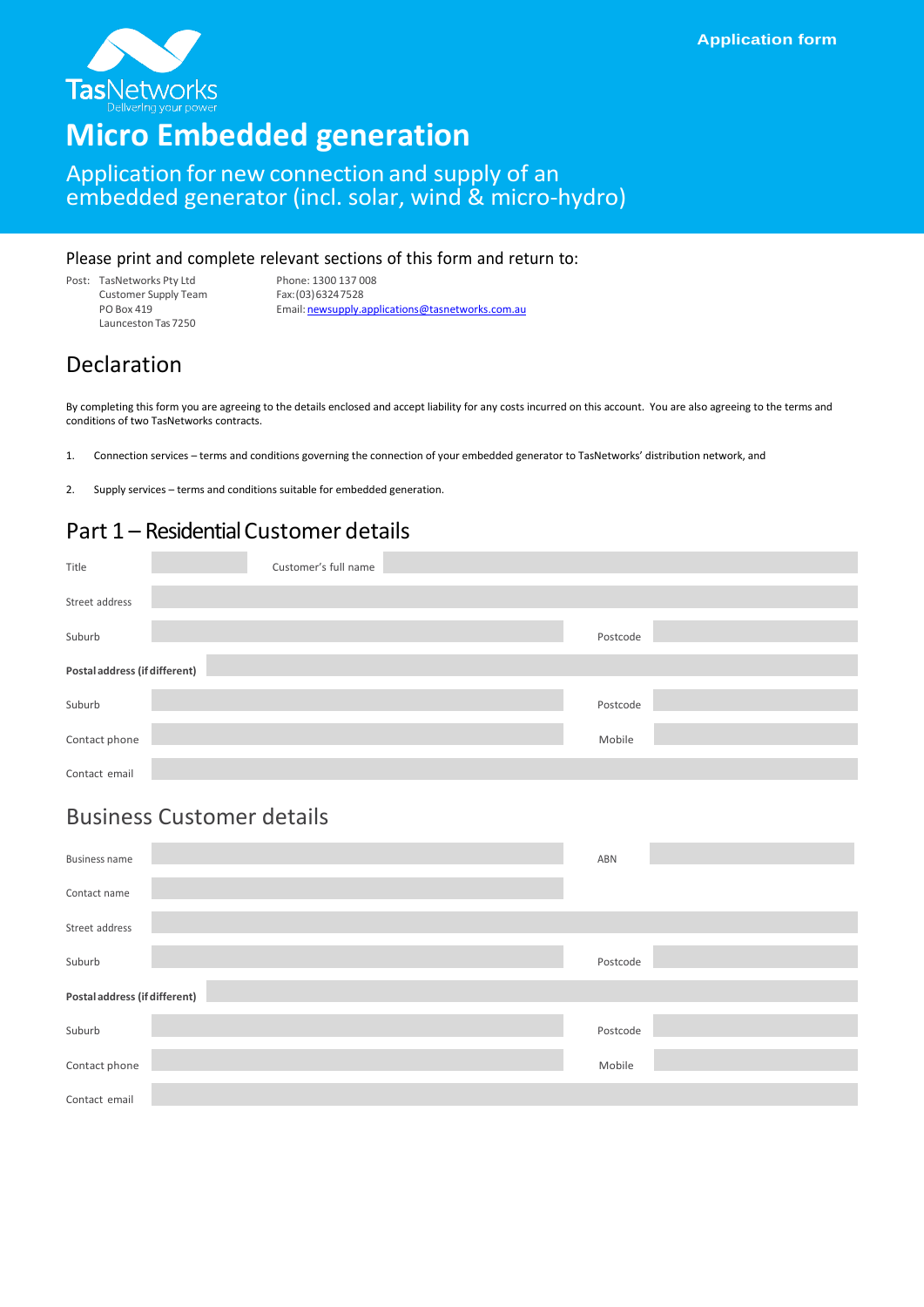## Part 2 – Location of connection

| Street address  |                                          |                                   |                               |                          |         |                                   |
|-----------------|------------------------------------------|-----------------------------------|-------------------------------|--------------------------|---------|-----------------------------------|
| Suburb          |                                          |                                   |                               | Postcode                 |         |                                   |
|                 | National Meter Identifier (NMI) if known |                                   |                               |                          |         |                                   |
|                 | Type of premises: Domestic/Residential   | Commercial/Business               | Industrial                    | Rural production         | Council | Other                             |
| Retailer        |                                          |                                   |                               |                          |         |                                   |
|                 | Part 3 – Connection details              |                                   |                               |                          |         |                                   |
| Connection type |                                          |                                   |                               |                          |         |                                   |
|                 |                                          | <b>Contract Contract Contract</b> | the company of the company of | the contract of the con- |         | <b>Contract Contract Contract</b> |

| Embedded generation Wind                                                   | Hydro                  | Solar |            | Other |                 |  |
|----------------------------------------------------------------------------|------------------------|-------|------------|-------|-----------------|--|
| B6 Modify existing connection -<br>micro embedded generation single phase  | New connection with B6 |       | B6 upgrade |       | Date of upgrade |  |
| B7 modify existing connection $-$<br>micro embedded generation multi-phase | New connection with B7 |       | B7 upgrade |       | Date of upgrade |  |

Please refer to the Requirments for Connecting Micro Embedded Generating Systems to the TasNetworks Distribution Network which is contained in the Information Pack for Micro Embedded Generators on the TasNetworks website at https://www.tasnetworks.com.au/our-network/new-connections-and-alterations/connectingmicro-embedded-generators-information-p/

#### Part4–Description of connection request and generator operation

| (ie designed to reduce/offset customer consumption or dedicated generation connection). |  |
|-----------------------------------------------------------------------------------------|--|
|                                                                                         |  |

Estimated commissioning date(s)

Other information such as amount and timing of power required during construction or any auxiliary power requirements

## Part5–Detailedsiteinformation - new electricity connections

| Distance from TasNetworks' existing electricity supply to proposed connection<br>metres. Pole Identification No. |            |                    |         |                     |                                    |
|------------------------------------------------------------------------------------------------------------------|------------|--------------------|---------|---------------------|------------------------------------|
| How much of this distance is on:                                                                                 |            |                    |         |                     |                                    |
| Your Property                                                                                                    | Metres     | <b>Public Road</b> | Metres  | Neighbours Property | Metres                             |
| Underground                                                                                                      | Metres     | Overheard          | Metres  |                     |                                    |
| Description of likely route of line and possible obstructions                                                    |            |                    |         |                     |                                    |
| No trees                                                                                                         | Some trees | Heavily treed      | Flat    | Undulating          | Hilly                              |
| Water                                                                                                            | Rock       | Railway            | Highway | <b>Buildings</b>    | Transmission<br>Tower/Line         |
| If new line is to cross a neighbour's property, are they likely to grant an easement?                            |            |                    | Yes     | No                  | If no please provide other details |
| Diagram attached<br>Yes                                                                                          | No         |                    |         |                     |                                    |
| Have you discussed the easement with your neighbour?                                                             |            |                    | Yes     | No                  |                                    |
| Proposed maximum demand                                                                                          |            | amps               |         |                     |                                    |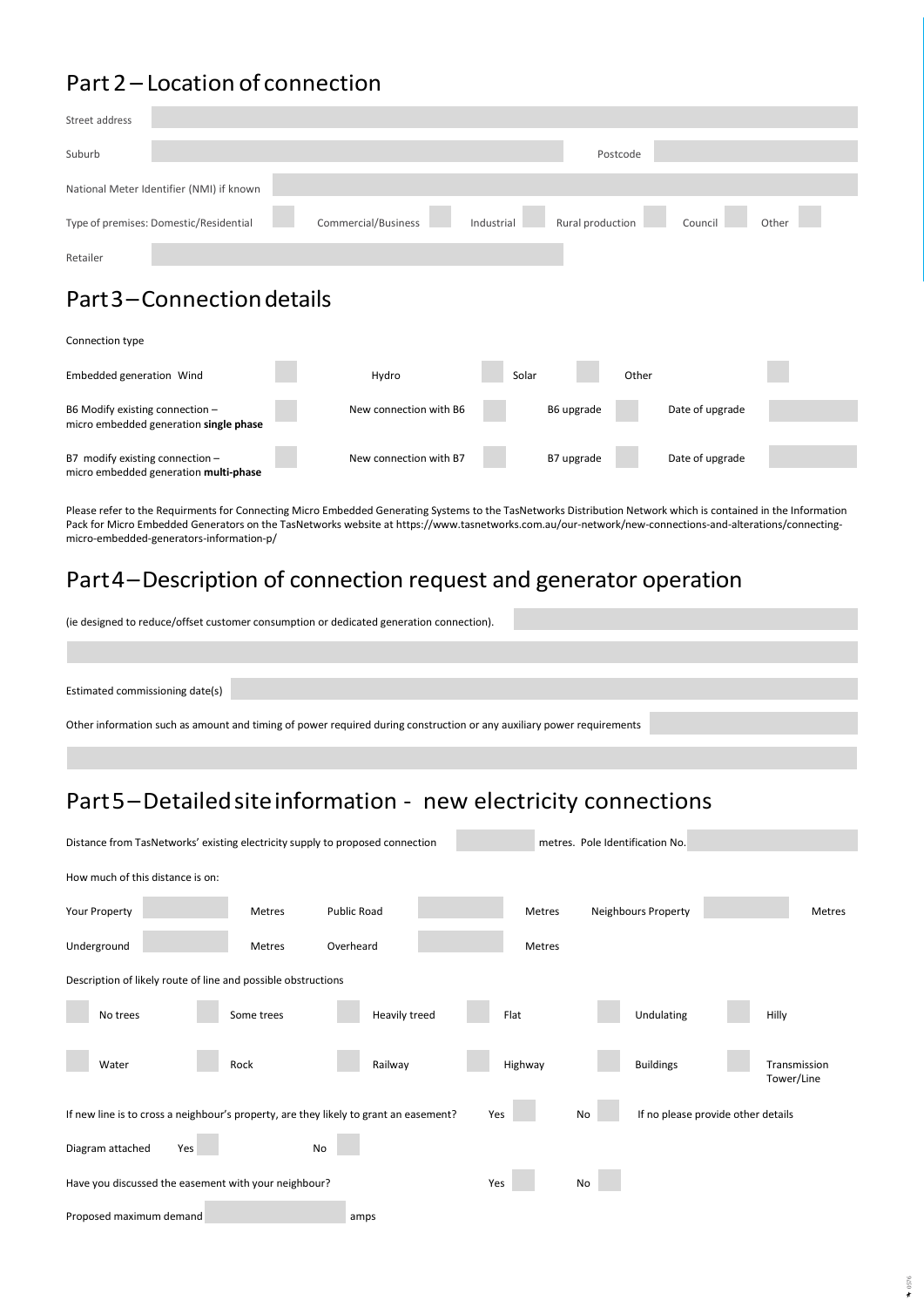# Part 5b – Detailed site information – existing electricity connections

| My existing electricity connection is:                                              |                                                                                                                                     |     |
|-------------------------------------------------------------------------------------|-------------------------------------------------------------------------------------------------------------------------------------|-----|
| Underground                                                                         | Length of your underground mains<br>Private mains size                                                                              |     |
| Overhead                                                                            | Pole Identification No.<br>Length of your overhead service wire                                                                     |     |
| Existing maximum demand                                                             | amps                                                                                                                                |     |
| Part 6-Generator Details                                                            |                                                                                                                                     |     |
| Generator type                                                                      | Photovoltaic (solar)                                                                                                                |     |
| Number of modules                                                                   | Manufacturer                                                                                                                        |     |
| Rated output (watts per module)                                                     |                                                                                                                                     |     |
| Number of inverters                                                                 |                                                                                                                                     |     |
| Inverter Manufacturer                                                               |                                                                                                                                     |     |
| Inverter model no                                                                   | Inverter rating                                                                                                                     | kW  |
|                                                                                     | Inverter rating                                                                                                                     | kVA |
| Does the inverter operate at REACTIVE power factor 0.9<br>LAGGING OR UNDER-EXCITED? | Yes<br>No                                                                                                                           |     |
| Inverter phase/s                                                                    | 3 phase<br>Single phase<br>AS4777.2:2015 Grid C Connection of Energy Systems via Inverters Certificate Number                       |     |
| All embedded generators:                                                            |                                                                                                                                     |     |
|                                                                                     | -10kW and over connecting to LV supply must use a 3 phase inverter                                                                  |     |
|                                                                                     | -Under high risk of generating over-voltages (as advised by TasNetworks) should connect to the LV supply using a 3 phase connection |     |
| <b>Wind Turbine</b>                                                                 | Gas Turbine<br>Diesel<br>Water turbine                                                                                              |     |
| Other (please describe)                                                             |                                                                                                                                     |     |
| Number of modules                                                                   | Manufacturer                                                                                                                        |     |
| Rated output (watts per module)                                                     | Connection and protective equipment incorporated<br>yes<br>No                                                                       |     |
| Inverter Manufacturer                                                               |                                                                                                                                     |     |
| Inverter model no                                                                   | Inverter rating                                                                                                                     | kW  |
| Inverter phase/s                                                                    | 3 phase<br>Single phase<br>Inverter rating                                                                                          | kVA |
| Number of inverters                                                                 |                                                                                                                                     |     |
|                                                                                     | AS4777.2:2015 Grid Connection of Energy Systems via Inverters Certificate                                                           |     |

Number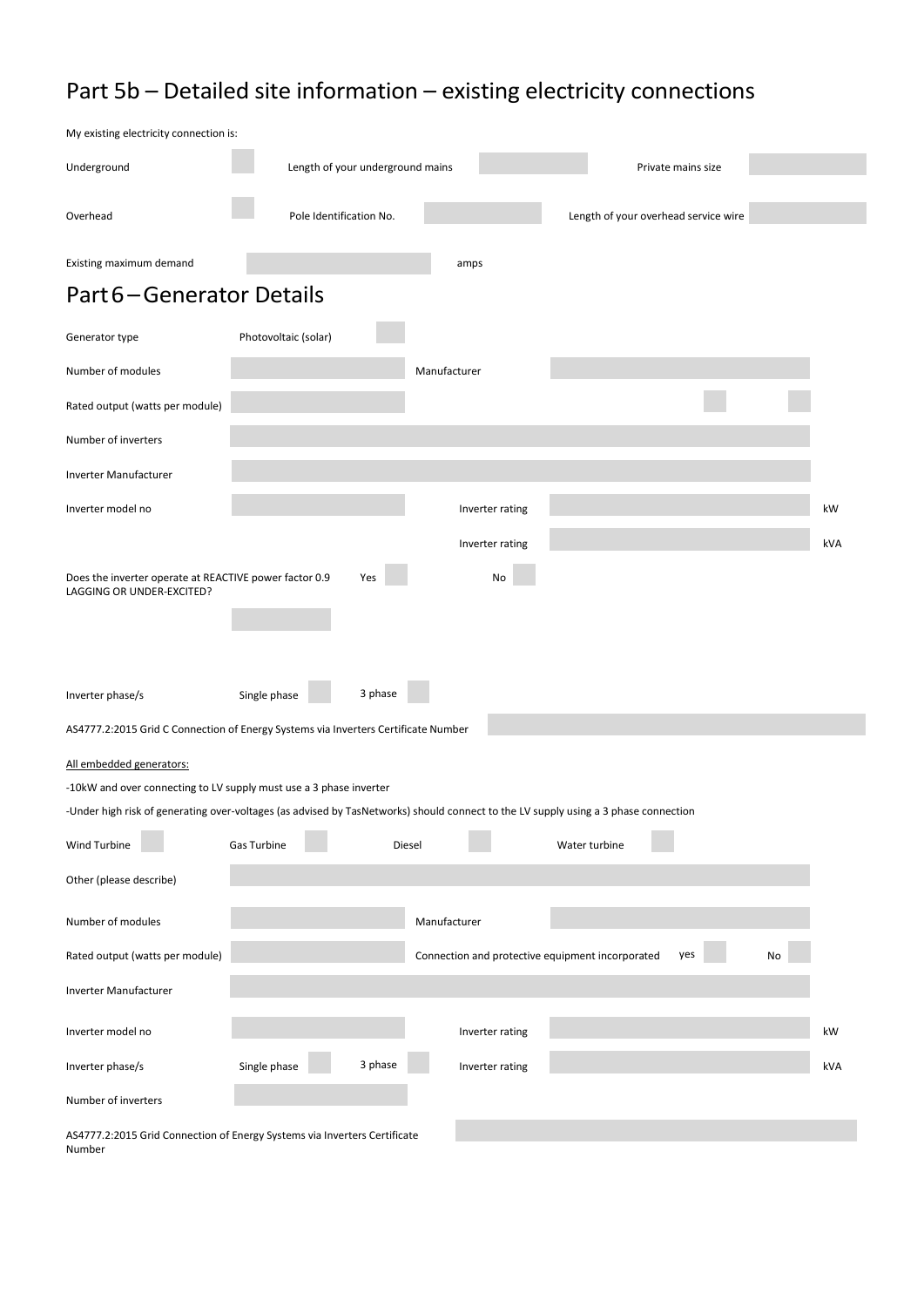| Provide generator machine type details <i>i.e.</i> induction, synchronous, etc. |            |
|---------------------------------------------------------------------------------|------------|
| Preferred site location, listing any alternatives in order of preference        |            |
| Maximum power generation and / or demand of whole plant                         |            |
| Maximum kW and / or kVA, or average over 15 minutes or similar                  |            |
| Expected energy production or consumption in kWh per month                      |            |
| Nature of any disturbing load - size of disturbing component kW/kVAr            | Duty cycle |
| Nature of power electronic plant which may produce harmonic distortion          |            |
| All embedded generators:                                                        |            |

-10kW and over connecting to LV supply must use a 3 phase inverter

-Under high risk of generating over-voltages (as advised by TasNetworks) should connect to the LV supply using a 3 phase connection

## Part 6b – Energy Storage (battery) Details

| Will the embedded generation system incorporate battery storage? |  | Yes    | No |    |  |  |
|------------------------------------------------------------------|--|--------|----|----|--|--|
| If Yes, please provide the following details:                    |  |        |    |    |  |  |
| Battery manufacturer:                                            |  |        |    |    |  |  |
| Battery nameplate rating information:                            |  |        |    |    |  |  |
| Total energy storage output:                                     |  | kWh or |    | Ah |  |  |
| Will you have communications installed<br>Yes                    |  | No     |    |    |  |  |
| Other (please describe)                                          |  |        |    |    |  |  |

**Please provide a single line diagram of the proposed embedded generation and battery installation.**

### Part 7 – Connection equipment

The generator system owner/s shall install all equipment in accordance with all relevant Australian standards and as outlined in the system details. All equipment shall be operated in a safe and reliable manner.

The generator system owner/s shall inform TasNetworks about any changes in the system details provided in the application.

Each party shall be responsible for the operation and maintenance of the equipment owned by it and must maintain such equipment in accordance with good electricity industry practice (as defined in the Tasmanian Electricity Code and Australian Standards).

The parties shall comply with all instructions, directions or powers of the System Controller (as defined in the Tasmanian Electricity Code) in relation to all connection equipment.

## Part8–Electrical contractor details

| Contact name of electrical contractor (if applicable) |            |
|-------------------------------------------------------|------------|
| Business name of contractor                           | <b>ABN</b> |
| Postal address                                        |            |
| Suburb                                                | Postcode   |
| Contact phone                                         | Mobile     |
| Contact email                                         |            |